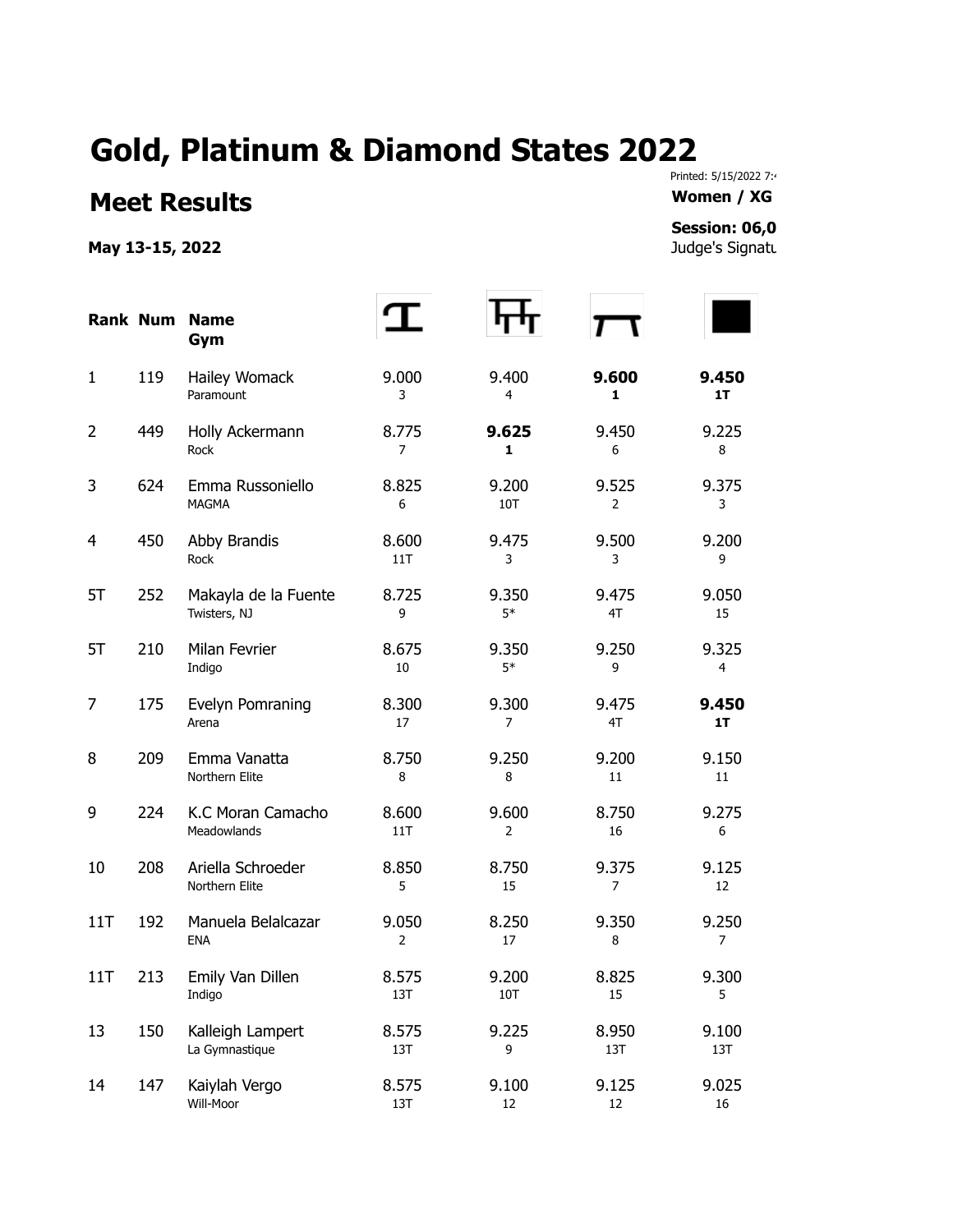| 15 | 174 | Maia Palasanu<br>Arena               | 8.425<br>16 | 9.050<br>13 | 9.225<br>10  | 9.100<br>13T |
|----|-----|--------------------------------------|-------------|-------------|--------------|--------------|
| 16 | 126 | Stella Tang<br><b>Summit Summies</b> | 9.100       | 8.800<br>14 | 8.950<br>13T | 8.900<br>17  |
| 17 | 458 | Alyssa Ruff<br>Rock                  | 8.925<br>4  | 8.600<br>16 | 8.125<br>17  | 9.175<br>10  |

ProScore v5.8.3 - Copyright 1993-2021 Auburn Electronics Group - Licensed to: Star Bound Gymnastics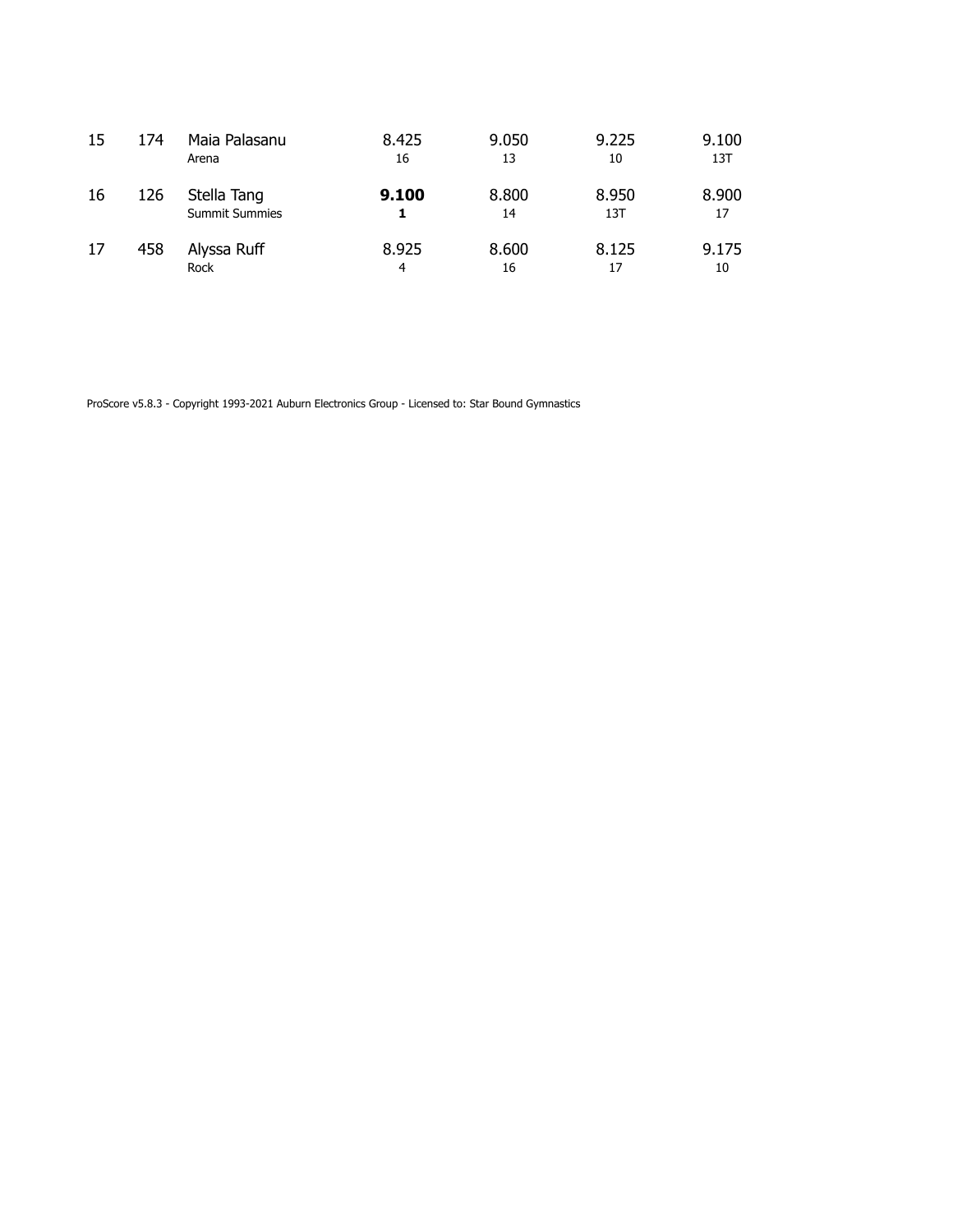Page: 1

#### 48:35 PM / 10 jr.

## **Session: 06,07,08,09,10**

Jres

| AA                       |  |
|--------------------------|--|
| 37.450<br>1              |  |
| 37.075<br>2              |  |
| 36.925<br>3              |  |
| 36.775<br>$\overline{4}$ |  |
| 36.600<br>5T             |  |
| 36.600<br>5T             |  |
| 36.525<br>7              |  |
| 36.350<br>8              |  |
| 36.225<br>9              |  |
| 36.100<br>10             |  |
| 35.900<br>$11$ T         |  |
| 35.900<br>11T            |  |
| 35.850<br>13             |  |
| 35.825<br>14             |  |